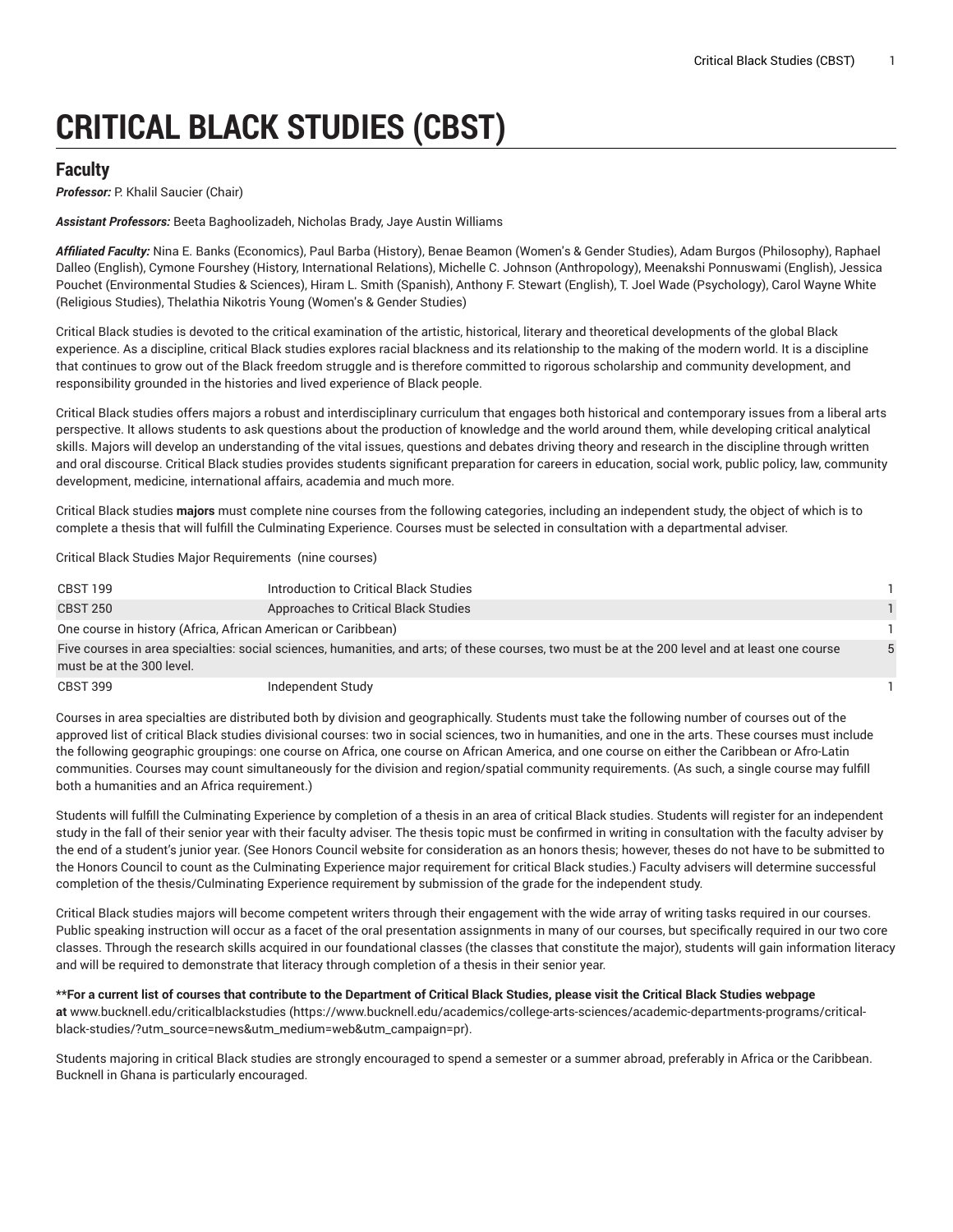# **Critical Black Studies Minor**

Critical Black studies is the study of the global Black experience. As a field of inquiry, critical Black studies critically examines the intellectual traditions and experiences of Black people and Black communities from intra- and interdisciplinary perspectives. Critical Black studies **minors** must complete a minimum of five courses.

Critical Black Studies Minor Core Requirements (two classes)

| <b>CBST 199</b> | Introduction to Critical Black Studies |  |
|-----------------|----------------------------------------|--|
| CBST 250        | Approaches to Critical Black Studies   |  |

Three additional courses from the following list:

| <b>CBST 199</b> | Introduction to Critical Black Studies                                                      | $\mathbf{1}$  |
|-----------------|---------------------------------------------------------------------------------------------|---------------|
| <b>CBST 201</b> | Introduction to Black Performance                                                           | $\mathbf{1}$  |
| <b>CBST 220</b> | Race, Riots and Resistance                                                                  | $\mathbf{1}$  |
| <b>CBST 221</b> | Introduction to African American Literature                                                 | $\mathbf{1}$  |
| <b>CBST 222</b> | Caribbean Literature                                                                        | 1             |
| <b>CBST 223</b> | Questioning the Post-Racial                                                                 | $\mathbf{1}$  |
| <b>CBST 227</b> | Race and Sexuality                                                                          | $\mathbf{1}$  |
| <b>CBST 229</b> | Philosophy and Race                                                                         | $\mathbf{1}$  |
| <b>CBST 230</b> | <b>Black Radical Politics</b>                                                               | 1             |
| <b>CBST 235</b> | Black Radical Thought & Art - Multi-disciplinarily Considered                               | $\mathbf{1}$  |
| <b>CBST 238</b> | Vampire & Zombies                                                                           | 1             |
| <b>CBST 240</b> | <b>Inventions of Black Culture</b>                                                          | $\mathbf{1}$  |
| <b>CBST 248</b> | Music and Culture: Jazz and Social Justice                                                  | 1             |
| <b>CBST 250</b> | Approaches to Critical Black Studies                                                        | $\mathbf{1}$  |
| <b>CBST 255</b> | <b>Radical Black Drama &amp; Performance</b>                                                | 1             |
| <b>CBST 257</b> | Music and Culture: Jazz, Rock, and Race                                                     | $\mathbbm{1}$ |
| <b>CBST 263</b> | <b>Conservation in Africa</b>                                                               | 1             |
| <b>CBST 265</b> | (Really) Reading Black Plays: August Wilson, Part 1                                         | $\mathbf{1}$  |
| <b>CBST 266</b> | Black Africans in the Hispanic Black Atlantic: Then and Now                                 | 1             |
| <b>CBST 267</b> | (Really) Reading Black Plays: August Wilson, Part 2                                         | $\mathbf{1}$  |
| <b>CBST 268</b> | Migrations: Africa to America and the (Re)Making of Culture                                 | $\mathbf{1}$  |
| <b>CBST 271</b> | <b>Politics of Anti-Blackness</b>                                                           | $\mathbbm{1}$ |
| <b>CBST 274</b> | Africa and International Relations in Historical Perspective                                | 1             |
| <b>CBST 278</b> | Photographing Race                                                                          | $\mathbbm{1}$ |
| <b>CBST 280</b> | Race, Violence & Incarceration                                                              | $\mathbf{1}$  |
| <b>CBST 285</b> | Performing Slavery                                                                          | $\mathbf{1}$  |
| <b>CBST 290</b> | Topics in Critical Black Studies                                                            | $\mathbf{1}$  |
| <b>CBST 291</b> | Africa: Ancient to Early Modern Times 4000BCE-1400CE                                        | $\mathbf{1}$  |
| <b>CBST 292</b> | Making Contemporary Africa: 'Early Modern' to the 'Post-Modern' World - 1400 to the Present | $\mathbf{1}$  |
| <b>CBST 295</b> | Hip-Hop and Blackness                                                                       | $\mathbbm{1}$ |
| <b>CBST 302</b> | Contemporary Africa & Colonial Pasts: Investments and Re-Emergences                         | 1             |
| <b>CBST 310</b> | <b>Racial Capitalism</b>                                                                    | $\mathbf{1}$  |
| <b>CBST 315</b> | Race, Sports, and Rebellion                                                                 | 1             |
| <b>CBST 319</b> | African-American History                                                                    | $\mathbf{1}$  |
| <b>CBST 322</b> | Haiti and the American Imagination                                                          | 1             |
| <b>CBST 333</b> | <b>Black Feminisms</b>                                                                      | $\mathbf{1}$  |
| <b>CBST 399</b> | Independent Study                                                                           | 1             |

Other courses may be selected in consultation with program director.

Critical Black studies often stands in critical relation to other disciplines and fields of knowledge for the ways in which blackness and the Black experience is primary, rather than secondary, if at all, to the critical exploration and engagement of this world. Critical Black studies utilizes multi- and interdisciplinary approaches, methods and theories to illustrate the primacy of blackness and the global Black experience. Despite the complexity,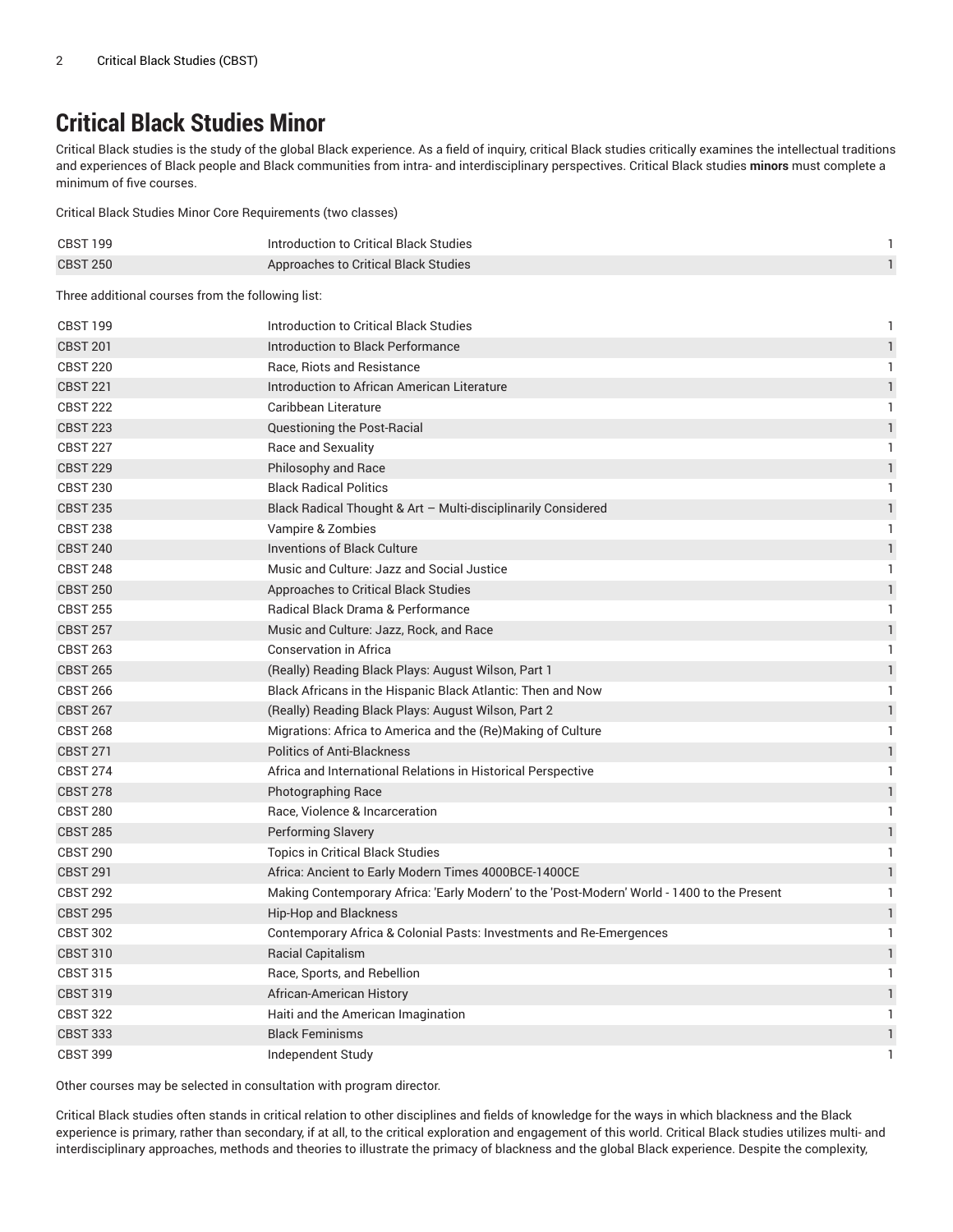enormity, and diversity of the Black world, several learning objectives unify our teaching in critical Black studies at Bucknell University. Students graduating with a major in critical Black studies will be able to:

- demonstrate an understanding of the historical development of critical Black studies as a long-standing and exciting field of knowledge and inquiry;
- identify the important contributors to the field, and explain the relevance of the field for both the academy and community;
- demonstrate an understanding of the historical dimensions of the Black experience as well as the cultural, social, political and economic forces that have helped shape these experiences;
- demonstrate an understanding of the major approaches and methodologies of critical Black studies; and
- apply appropriate theories and methodologies for understanding the global Black experience.

# **Courses**

# **CBST 199. Introduction to Critical Black Studies. 1 Credit.**

#### **Offered Either Fall or Spring; Lecture hours:3**

The course introduces students to concepts, theories, and debates of the vibrant discipline of Critical Black Studies. It surveys major themes, questions, concerns, and events of African, African American, and other African diasporic communities. The course examines the making of the modern world through the lens of black global experience.

#### **CBST 201. Introduction to Black Performance. 1 Credit.**

#### **Offered Either Fall or Spring; Lecture hours:3**

This course will introduce students to the field of performance theory as it is engaged through the lens of the Black World. It will place scholars in Black performance theory in conversation with scholars working in the black radical tradition whose work raises important questions about performance, blackness, and more.

### **CBST 204. Racism(s) Across the Americas. 1 Credit.**

# **Offered Either Fall or Spring; Lecture hours:3**

We explore how the idea of the Americas as a "new world" of discovery and wonder was (and is) entangled with racialized systems of domination. Looking into anti-racist ideas and actions today, the course critically explores the shared histories and common futures of diverse peoples across the Americas. Crosslisted as LAMS 204.

#### **CBST 220. Race, Riots and Resistance. 1 Credit.**

#### **Offered Either Fall or Spring; Lecture hours:3**

This course introduces students to how race riots and resistance shaped American politics. We will study how political violence shaped the racial identity of American citizens and Black people's struggle for freedom. If you are wondering what can be done about systemic racism, this class provides a helpful critical perspective.

#### **CBST 221. Introduction to African American Literature. 1 Credit.**

#### **Offered Either Fall or Spring; Lecture hours:3**

Provides a selection from across the vast array of examples collected under the inadequate rubric "African American Literature." We'll read poetry, fiction, non-fiction, and drama in order to understand how a group of people who have been written out of American history and culture write themselves back into these stories. Crosslisted as ENLS 221.

#### **CBST 222. Caribbean Literature. 1 Credit.**

#### **Offered Fall, Spring or Summer; Lecture hours:3**

Introduction to selected literatures, cultures, and histories of the Caribbean, with close analysis of text and context. When taught in the summer, the course is the core of the Bucknell in the Caribbean summer study abroad program. Crosslisted as ENLS 227.

#### **CBST 223. Questioning the Post-Racial. 1 Credit.**

#### **Offered Either Fall or Spring; Lecture hours:3**

The term "post-racial" has emerged within public discourse from time to time over the course of America's existence. From Frederick Douglass to Barack Obama, this expression has described an American aspirational goal. Our class will take a contemporary and literary approach to understanding the limits of the term. Crosslisted as ENLS 223.

#### **CBST 227. Race and Sexuality. 1 Credit.**

#### **Offered Either Fall or Spring; Lecture hours:3**

This course explores the constructions of and intersections between race and sexuality. It also investigates the ways that these identities/locations have informed understanding of inequality in the U.S. Crosslisted as WMST 227.

# **CBST 229. Philosophy and Race. 1 Credit.**

#### **Offered Either Fall or Spring; Lecture hours:3**

Critical examination of the nature and meaning of "race" in terms of conceptual analysis, experience, social constructionism, feminism, class, ethnicity, politics, colonialism, violence, and redress. Crosslisted as PHIL 229 and POLS 259.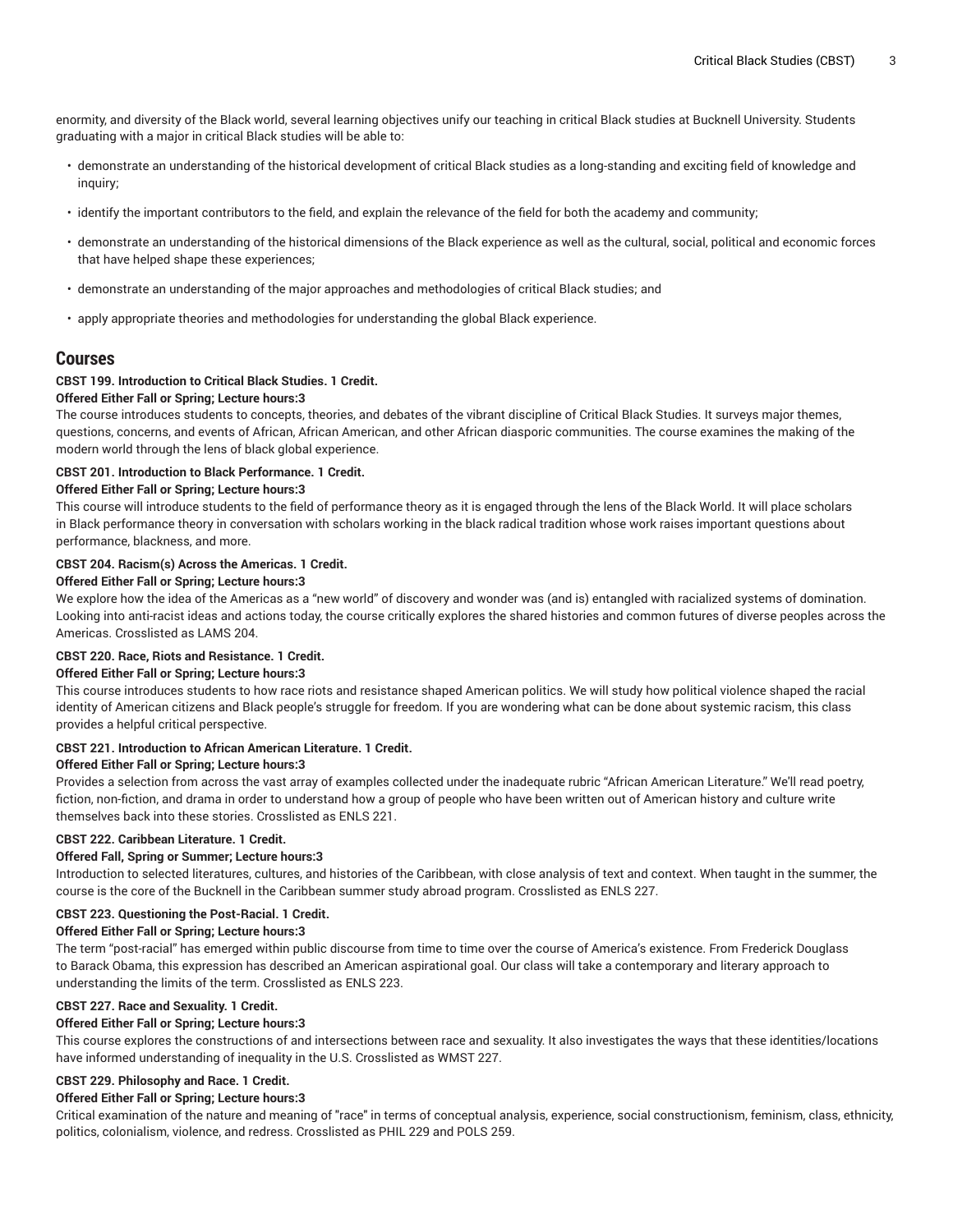# **CBST 230. Black Radical Politics. 1 Credit.**

# **Offered Either Fall or Spring; Lecture hours:3**

This course introduces students to the historical formation of the Black Radical Tradition. It focuses on the historical context that shapes Black people's varying forms of organized resistance and on how political practice shapes the formation of different political ideologies, knowledge, and thought.

# **CBST 235. Black Radical Thought & Art – Multi-disciplinarily Considered. 1 Credit.**

# **Offered Either Fall or Spring; Lecture hours:3**

W.E.B. DuBois' assertion of the color-line as the 20th century problem now speaks to this century. We will examine Black Radical Thought as it is enacted through the Arts and host a series of renowned guest artist-activists whose works intervene in the ongoing problem of racism on a global scale. Crosslisted as ENLS 235.

# **CBST 238. Vampire & Zombies. 1 Credit.**

# **Offered Summer Session Only; Lecture hours:3**

This course is designed to (1) introduce the fundamentals of cinematic elements and strategies; and (2) provoke a conversation and several key questions related to the vampire and zombie myths, why their cinematic performances remain so popular and what the implications are of that popularity.

# **CBST 240. Inventions of Black Culture. 1 Credit.**

# **Offered Either Fall or Spring; Lecture hours:3**

Explore the relationship between technological invention and Black culture. We will think through how technology reshaped Black culture – for instance how the phonograph changed Black music. We will also consider how Black people have created new forms of culture as technologies and inventions for life, resistance, and revolution.

# **CBST 248. Music and Culture: Jazz and Social Justice. 1 Credit.**

#### **Offered Alternate Fall or Spring; Lecture hours:3**

A critical examination of musicians, movements, and cultural intersections within the development of jazz. Crosslisted as MUSC 248.

# **CBST 250. Approaches to Critical Black Studies. 1 Credit.**

# **Offered Either Fall or Spring; Lecture hours:3**

This course will provide students with an introduction to the key intellectual approaches and methods specific to Critical Black Studies.

# **CBST 255. Radical Black Drama & Performance. 1 Credit.**

# **Offered Either Fall or Spring; Lecture hours:3**

This course presents an ensemble of playwrights from the 19th century into the present, whose dramatic works consider the predicament of the blackness in the world. This course pays particular attention to plays not just as artistic creations but also as political and performative gestures.

# **CBST 257. Music and Culture: Jazz, Rock, and Race. 1 Credit.**

# **Offered Either Fall or Spring; Lecture hours:3**

A thorough examination of historically important musicians and movements within the context of race and culture. Crosslisted as MUSC 257.

# **CBST 263. Conservation in Africa. 1 Credit.**

#### **Offered Either Fall or Spring; Lecture hours:3**

Through a series of case studies and a final research project, students will gain in-depth knowledge of conservation efforts on the African continent. Emphasizing local and global contexts, course themes include the colonial origins of protected areas, African environmental activists and scholars, and the multiple methods used in political ecology. Crosslisted as ENST 263.

# **CBST 265. (Really) Reading Black Plays: August Wilson, Part 1. 1 Credit.**

# **Offered Either Fall or Spring; Lecture hours:3**

This course will examine the plays of Pulitzer Prize-winning playwright, August Wilson and by extension explore what is so often referred to as the "Black experience" in a regional, national, and global context.

# **CBST 266. Black Africans in the Hispanic Black Atlantic: Then and Now. 1 Credit.**

#### **Offered Occasionally; Lecture hours:3**

This course examines the variety of artistic, cultural, historical, and literary representations of black Africans and their descendants across the Spanish-speaking world, Africa, and the variety of Afro-Latina/o communities of the United States. Prerequisite: SPAN 208. Crosslisted as SPAN 266.

# **CBST 267. (Really) Reading Black Plays: August Wilson, Part 2. 1 Credit.**

#### **Offered Either Fall or Spring; Lecture hours:3**

In Part two of our focus on renowned playwright August Wilson's examination of Black life, we will read the second half of his 10-play cycle: Fences (1957), Two Trains Running (1969), Jitney (1977), King Hedley II (1985) and Radio Golf (1997).

# **CBST 268. Migrations: Africa to America and the (Re)Making of Culture. 1 Credit.**

# **Offered Either Fall or Spring; Lecture hours:3**

This course examines forced and voluntary migrations of Africans and their North American descendants. It will begin with an analysis of west and central African history and will then focus on the period from the beginning of the Trans-Atlantic Slave trade to the present. Crosslisted as ECON 268.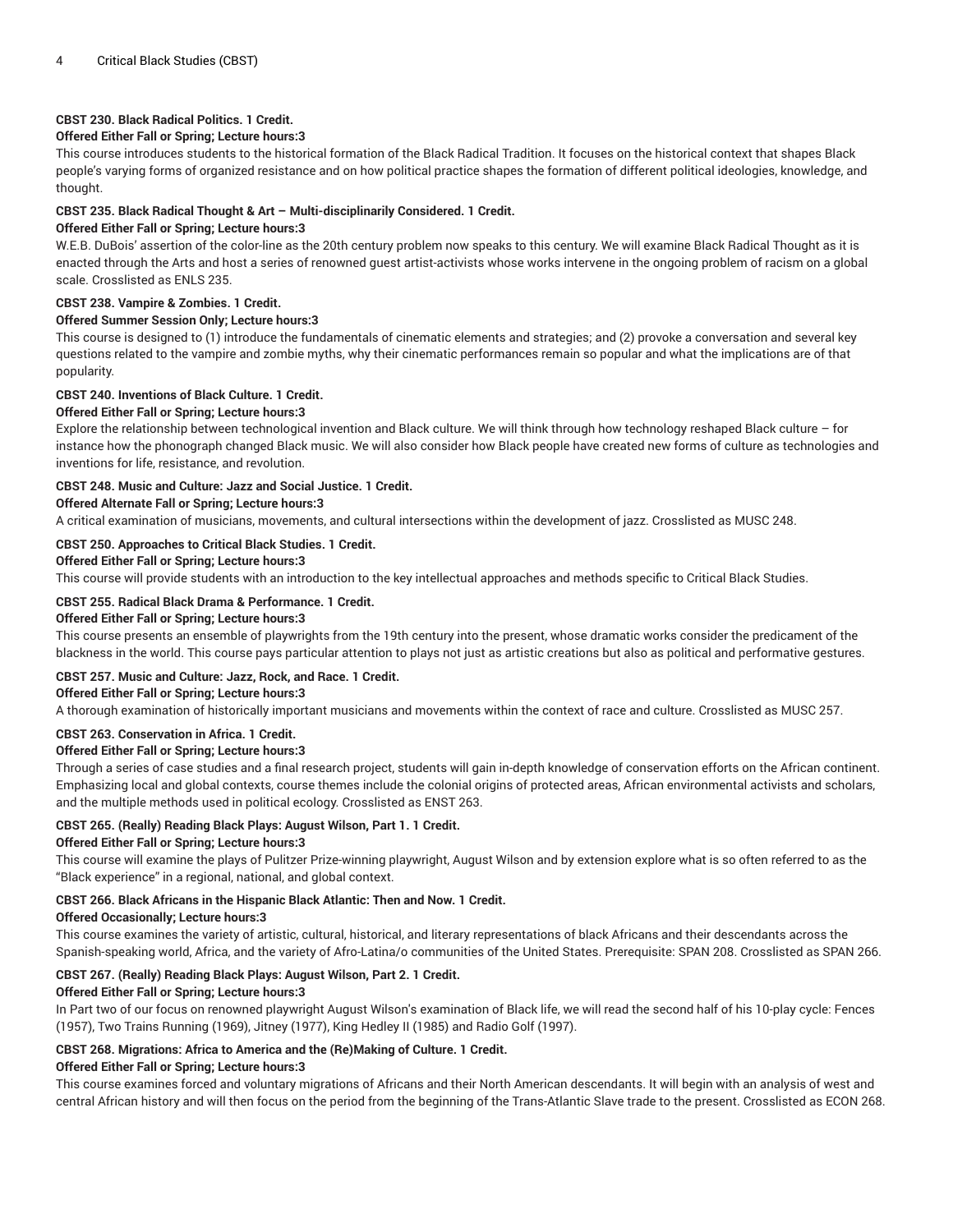#### **CBST 271. Politics of Anti-Blackness. 1 Credit.**

#### **Offered Either Fall or Spring; Lecture hours:3**

This course will introduce students to the political history of anti-black racism as a contingent, but consistent formation of domination that shaped the modern world. In particular, this course will help students to form a critical vocabulary for how anti-black racism inform or interact with many political crisis.

#### **CBST 274. Africa and International Relations in Historical Perspective. 1 Credit.**

#### **Offered Either Fall or Spring; Lecture hours:3**

From popular culture: music, film, fashion to digital technologies: cell phones, computers, fit-bits, and GOOGLE-glass to our food: morning coffee, sugar, and spices, we rely on African ideas and resources. Through novels, films, and scholarly articles we examine how International Relations across Africa and with Africa matter in our lives. Crosslisted as HIST 274 and IREL 274.

#### **CBST 278. Photographing Race. 1 Credit.**

#### **Offered Either Fall or Spring; Lecture hours:3**

The history of photography is inseparable from histories of race, imperialism, and slavery. This course examines how camera and film technologies affected depictions of race globally. Beginning with the invention of the modern camera, this course traces dynamics of voyeurism, othering, and personhood in photography to the present day.

#### **CBST 280. Race, Violence & Incarceration. 1 Credit.**

# **Offered Either Fall or Spring; Lecture hours:3**

This course explores the dynamic convergence of race, violence, and criminal justice. More specifically, it explores policing and punishment from Reconstruction to contemporary mass incarceration. Police practices, political imprisonment, abolition, and more will also be examined.

#### **CBST 285. Performing Slavery. 1 Credit.**

#### **Offered Either Fall or Spring; Lecture hours:3**

This course will engage an ensemble of plays and theoretical texts that examine how the state of being captive is a performative continuum. This course exceeds any definitive time frame during which racial slavery was proclaimed to have begun and ended (e.g., The Emancipation Proclamation, 13th Amendment, etc.).

#### **CBST 290. Topics in Critical Black Studies. 1 Credit.**

#### **Offered Either Fall or Spring; Lecture hours:3**

A variable topics course in which students will take a critical and empowering look at various expressions of Black culture, experience, and thought.

#### **CBST 291. Africa: Ancient to Early Modern Times 4000BCE-1400CE. 1 Credit.**

#### **Offered Either Fall or Spring; Lecture hours:3**

Survey of Africa from Ancient economic, social, cultural, economic, and political developments to the Early Modern Era and the rise of Atlantic era trade. This course focuses on social, cultural, political, and economic changes generated by populations across the continent. Crosslisted as HIST 291 and IREL 291.

# CBST 292. Making Contemporary Africa: 'Early Modern' to the 'Post-Modern' World - 1400 to the Present. 1 Credit.

#### **Offered Either Fall or Spring; Lecture hours:3**

Survey of African history from the 15th century to the contemporary period. We explore six major themes in African History: The Indian Ocean World, Making of the Atlantic World, Colonialism in Africa, Nationalism and Independence Movements, Post-Colonialism and Issues in the Making of Contemporary Africa. Crosslisted as HIST 292 and IREL 293.

# **CBST 295. Hip-Hop and Blackness. 1 Credit.**

#### **Offered Either Fall or Spring; Lecture hours:3**

This course will explore the ways in which hip-hop culture has impacted global youth culture, particularly within the realms of music, film, television, clothing styles, politics, language, public policy, race, gender and sexuality. In summary, it will provide a much-needed perspective on the intersection of hip hop and blackness.

#### **CBST 302. Contemporary Africa & Colonial Pasts: Investments and Re-Emergences. 1 Credit.**

#### **Offered Either Fall or Spring; Lecture hours:3**

Globalized investment, oil extraction, Oprah and Bono-endorsed RED products, a rising middle class: This course addresses contemporary political economy, meanings of 'the continent', and colonial legacy in Africa. We draw on human geography, African history, postcolonial and feminist studies, and literature to understand a rapidly changing continent. Crosslisted as GEOG 302.

#### **CBST 310. Racial Capitalism. 1 Credit.**

#### **Offered Either Fall or Spring; Lecture hours:3**

This course explores the historical and contemporary relationship between race and capitalism. It will also explore the culture and politics of anticapitalism, anti-colonialism and more.

# **CBST 315. Race, Sports, and Rebellion. 1 Credit.**

#### **Offered Either Fall or Spring; Lecture hours:3**

This course explores the nuanced and controversial relationship between race and sports worldwide. Topics will include social justice and rebellion; political economy; mass media and popular culture; and globalization.